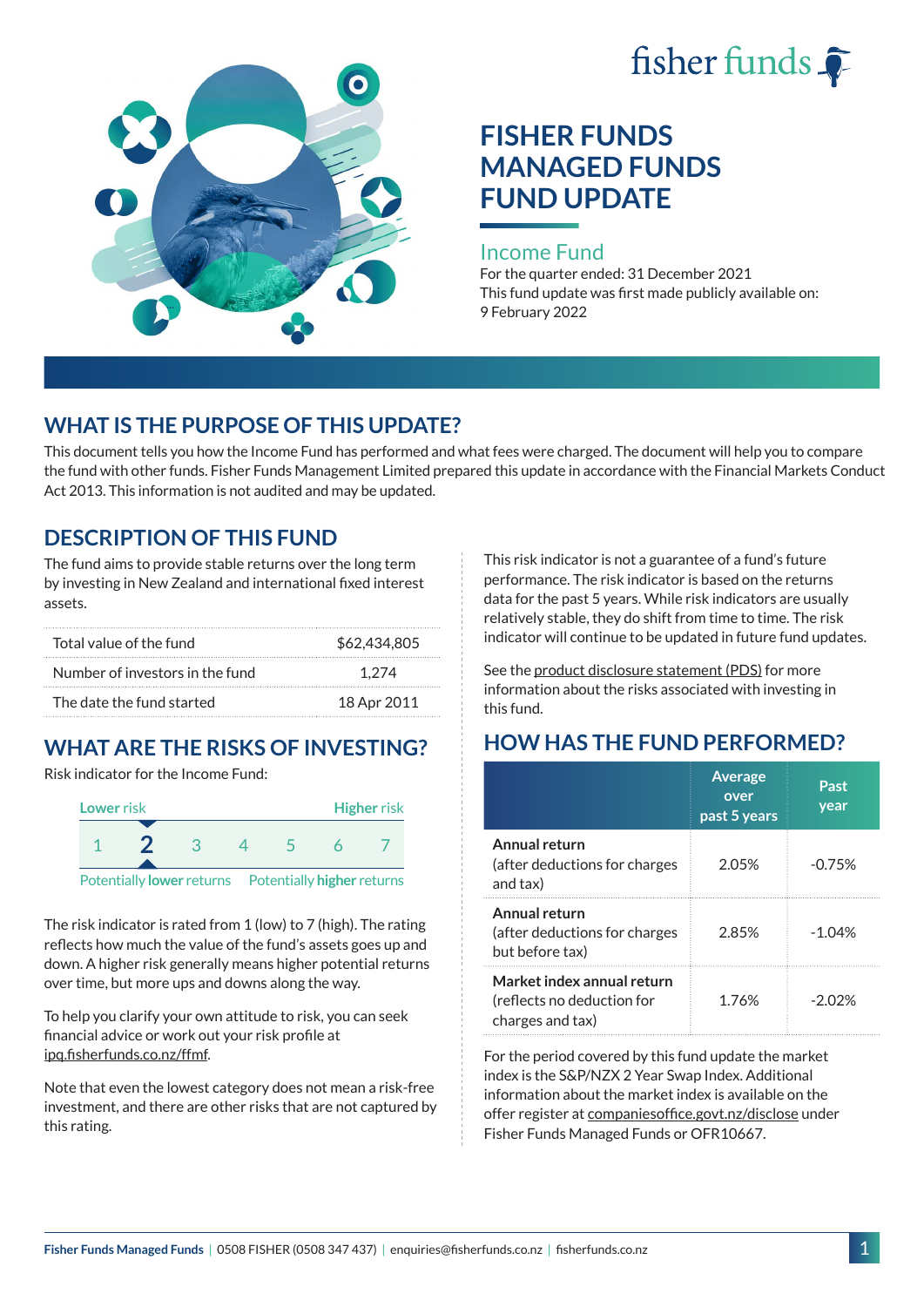## **ANNUAL RETURN GRAPH**



This shows the return after fund charges and tax for each year ending 31 March since the fund started. The last bar shows the average annual return since the fund started, up to 31 December 2021.

**Important:** This does not tell you how the fund will perform in the future.

Returns in this update are after tax at the highest prescribed investor rate (PIR) of tax for an individual New Zealand resident. Your tax may be lower. The market index return reflects no deduction for charges and tax.

### **WHAT FEES ARE INVESTORS CHARGED?**

Investors in the Income Fund are charged fund charges that include GST. In the year to 31 March 2021 these were:

|                                                | % of net asset value |  |
|------------------------------------------------|----------------------|--|
| <b>Total fund charges</b>                      | 0.92%                |  |
| Which are made up of:                          |                      |  |
| Total management and<br>administration charges | በ 92%                |  |
| Inding:                                        |                      |  |
| Manager's basic fee                            | 0.76%                |  |
| Other management and<br>administration charges | 0.16%                |  |
| <b>Total performance-based fees</b>            |                      |  |

Small differences in fees and charges can have a big impact on your investment over the long term.

### **EXAMPLE OF HOW THIS APPLIES TO AN INVESTOR**

Katie had \$10,000 in the fund at the start of the year and did not make any further contributions. At the end of the year, Katie incurred a loss after fund charges were deducted of -\$75 (that is -0.75% of her initial \$10,000). Katie did not pay other charges. This gives Katie a total loss after tax of -\$75 for the year.

## **WHAT DOES THE FUND INVEST IN?**

#### **Actual investment mix**

This shows the types of assets that the fund invests in.



#### **Target investment mix**

This shows the mix of assets that the fund generally intends to invest in.